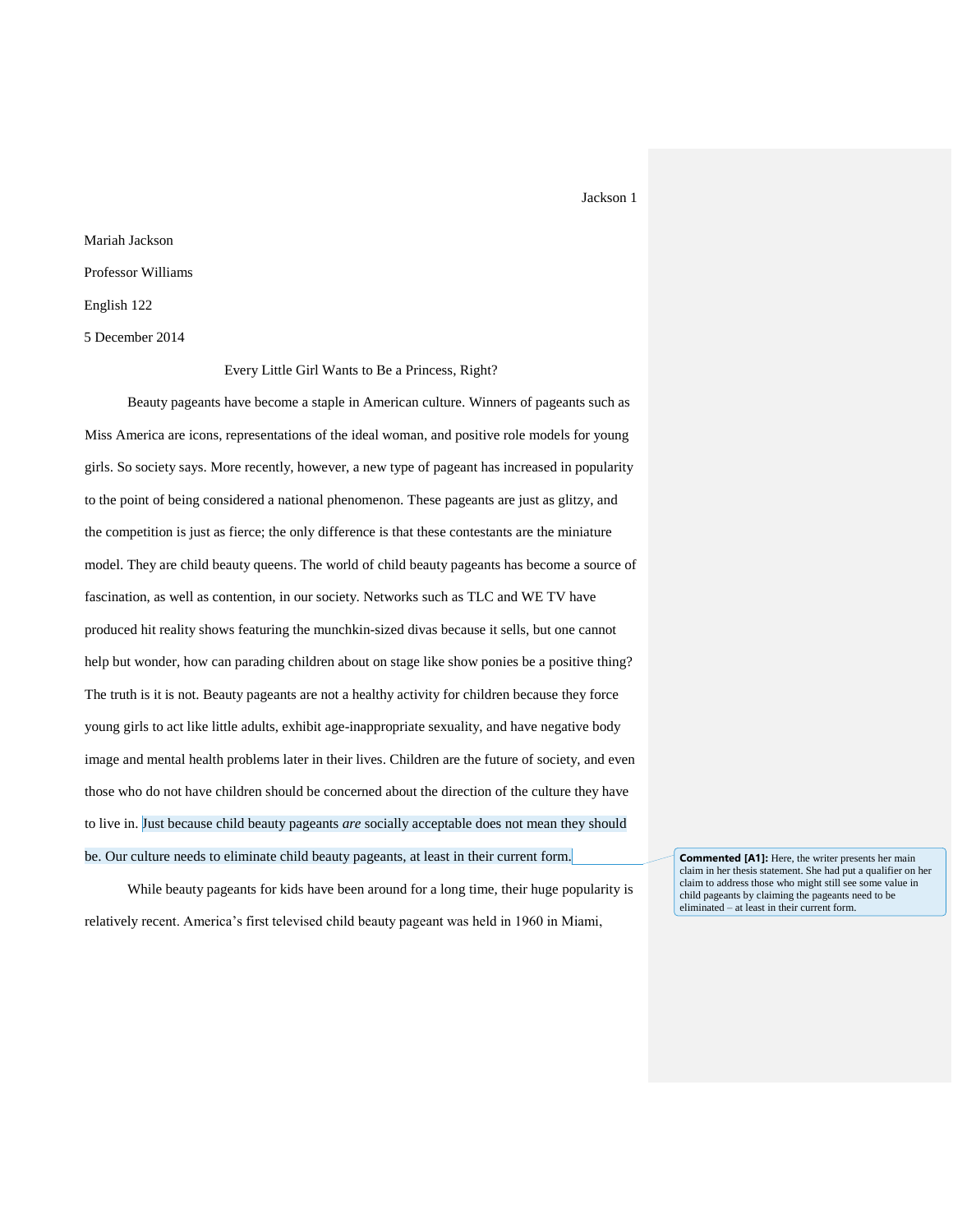Florida, and it only aired on a local television station (Hilboldt-Stolley 2). Today, the "mini" beauty pageant industry is a multi-billion dollar a year endeavor (Giroux 31). Little girls compete in categories such as swimwear, beauty, talent, modeling, and glamour. They have spray tans, false eyelashes, flippers for their teeth, pounds of make-up, and dresses that cost hundreds of dollars each. Author Henry Giroux did extensive research on the child beauty pageant circuit for his article "Child Beauty Pageants and the Politics of Innocence*.*" He then made this observation when describing the differences in the original beauty pageants and what we see now: "the children in the 1977 pageants wore little-girl dresses and ribbons in their hair; they embodied a child-like innocence in their appearance as they displayed their little girl talents-singing, tap dancing, and baton twirling. Not so with recent pageant shots" (43). That kind of simplicity does not exist in today's pageant world. Instead, it is a fierce competition for monetary prizes and the "grand supreme" title. This is the world we are putting our toddlers into while instructing them to "strut their stuff."

The hit television shows are another new aspect of the pageant life that has contributed to the explosion of controversy. Shows like WE's *Little Miss Perfect* and TLC's *Toddlers and Tiaras* follow families in the child pageant circuit. Their cameras capture all the drama, makeovers, tantrums, and meltdowns that are a regular part of the important national pageants. TLC's network website describes the show: "once at the pageant, it's all up to the judges and the drama ensues when every parent wants to prove that their child is beautiful" (TLC 2009). That quote alone is enough to shine a small light on the darker side of the glamorous exterior of pageants. The networks defend their shows, saying they are just documentaries of the life that thousands of children lead and that viewers must make their own judgments. Clearly, pushy

**Commented [A2]:** Here, the writer presents ground for her argument. This is evidence to support her claim that beauty pageants are harmful and should be eliminated as they currently exist.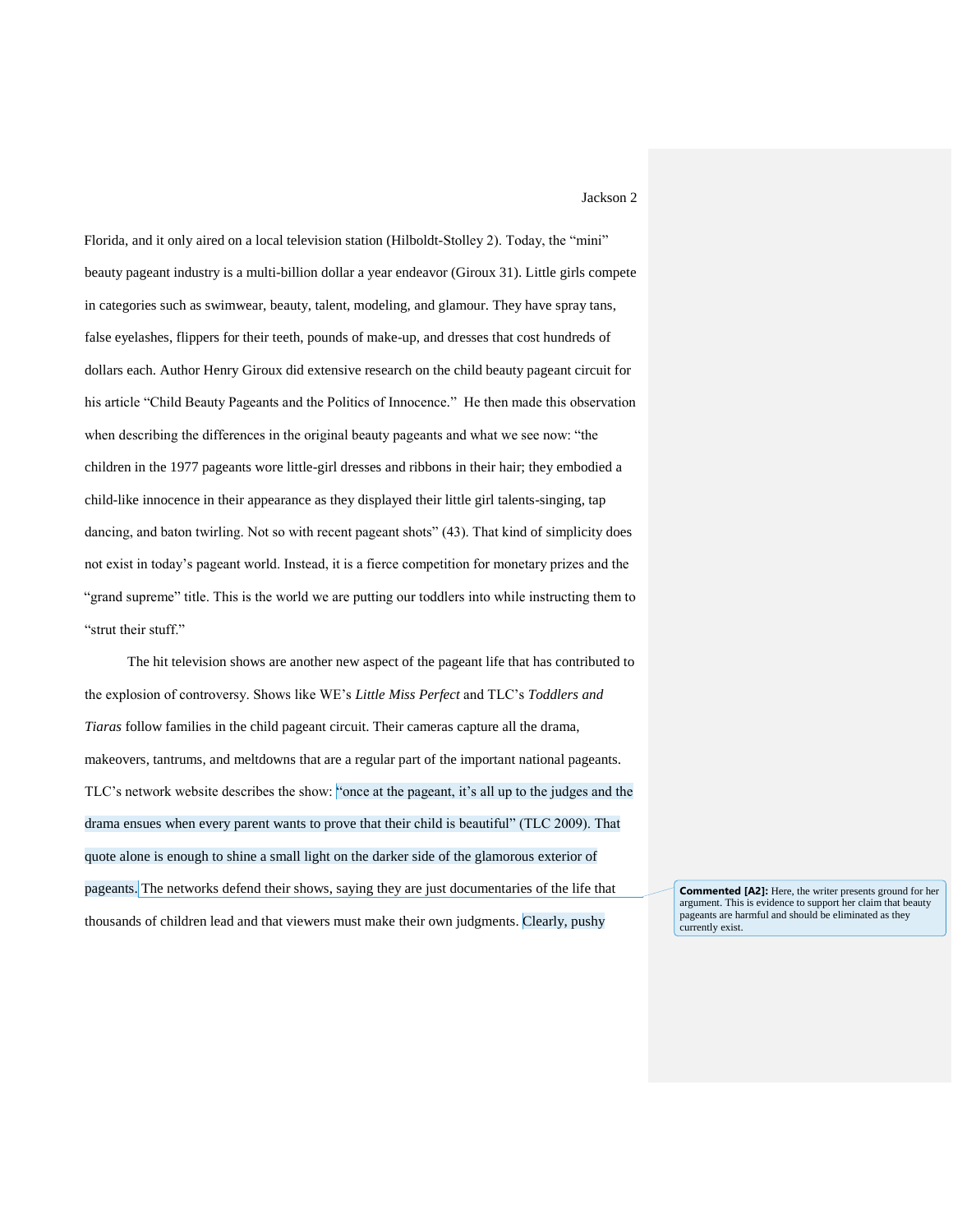parents are a part of the morbid attraction that those TV shows have for the masses, but with the video footage from these shows, it is hard to deny that these children are being exploited.

One way that pageants exploit children is in a sexual manner. The majority of participants are young enough that they should still be playing with baby dolls and jump ropes, yet they are performing routines that involve a lot of hip shaking and kissy faces. Combine those factors with the skimpy outfits, and many fittingly question how these pageant displays are any different than child pornography. Mark Davidson provides commentary in his 1997 article for *USA Today Magazine* entitled "Is the Media to Blame for Child Sex Victims?" He writes, "these pageants commercially flaunt kids' bodies, often converting preteen and preschool girls into sex puppets adorned with lipstick, mascara, false eyelashes, bleached hair, high heels, and satin-andrhinestone gowns, and professionally coached in showgirl postures and movements" (1). Little girls like to play dress up, but there is no doubt that the way they are dressed for the competitions is catering to an adult preference. Sadly, their parents are the adults responsible for dressing these babies as Vegas showgirls and belly dancers. These children are not dressed to please a child's tastes; they are dressed to please adults, and adults have a sexualized view of what is beautiful.

Sexualizing children and preteens is wrong because it puts them at risk for more serious physical harm. The sexual aspect of pageants caters to a world bordering that of pedophiles and kiddy porn. Giroux argued that "the popular literature that supports the pageant culture fails to acknowledge that 'sexualized images of little girls may have dangerous implications in a world where 450,000 American children were reported as victims of sexual abuse in 1993'" (40). While pageants themselves are not sexual abuse, they can contribute to situations that result in the sexual abuse of children. Parents should be aware of this danger when they place their

**Commented [A3]:** Here, the audience is presented with a warrant, though it is not explicitly stated. The writer assumes her audience understands that pushy parents are not good.

**Commented [A4]:** Again, the writer presents grounds for her argument. This evidence supports the claim that pageants are harmful.

**Commented [A5]:** Again, there is a warrant here the writer does not have to explicitly state. She assumes her audience will understand that children being dressed as adults and in a sexy manner is something the audience will be against.

**Commented [A6]:** Here, the writer provides backing for her claim. She has presented grounds that children are dressed in a sexy manner for these pageants and is now asserting that this puts children at risk for harm.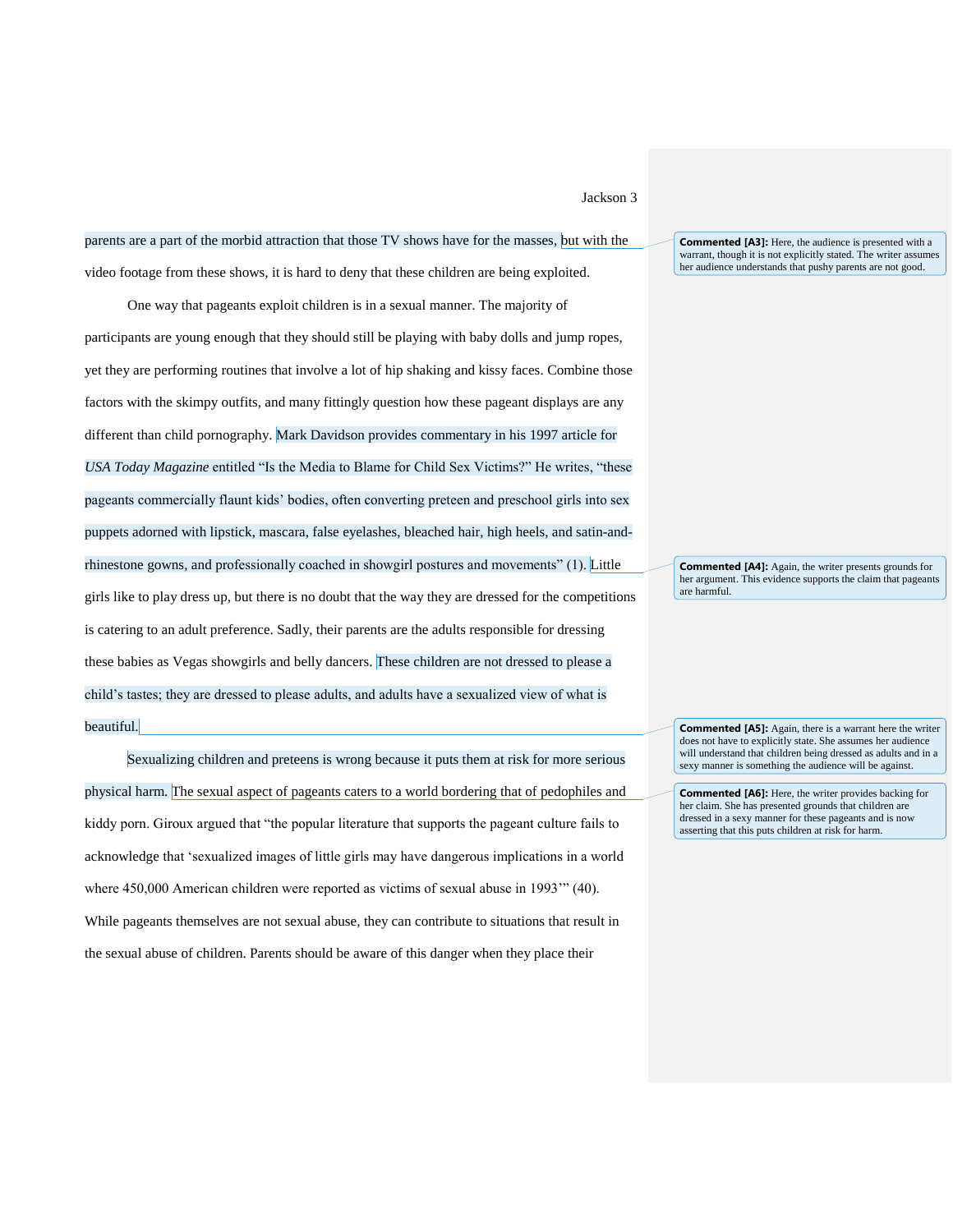children in pageants. While parents are the ultimate decision makers for their minor children, there should be a line where society says "enough."

The famous case of JonBenet Ramsey's murder played a big role in bringing out the sexual aspect of the child beauty queen controversies. The six-year old pageant royalty was found dead in her basement on December 26, 1997. She had been sexually assaulted and then strangled and bludgeoned to death. The media went wild. Henry Giroux also studied the JonBenet case for his article, and he described the media attention like this: "major media networks, newspapers, and tabloids besieged the public with photographs and television footage of JonBenet, dubbed as the slain beauty queen, posing coquettishly in a tight dress, wearing bright red lipstick, her hair bleached blonde" (35). Many began to wonder whether or not her participation in beauty pageants had contributed to her untimely death, but no one knew who had killed her. Regardless, people were spooked, and beauty pageant entries dropped dramatically for a period of time. Although the facts of who killed her and why remain inconclusive to this day, the fact of the matter is, JonBenet was a young child forced to live an adult lifestyle. Her tragic death made the sexual aspect of pageants a point of national concern.

Child beauty pageants are also harmful to the participants' self-esteem and mental health later on in life. The University of Minnesota conducted a study in 2005 on the relationship between beauty pageant participation as children and eating disorders and poor body image. While a relationship between pageants and eating disorders could not be nailed down, poor selfesteem and negative body image were apparent. Those two things are known to be symptoms of eating disorders, so a correlation between pageants and eating disorders does exist in an indirect way. The results stated, "women who participated in childhood beauty pageants scored significantly higher on measures of body dissatisfaction, interpersonal distrust, and impulse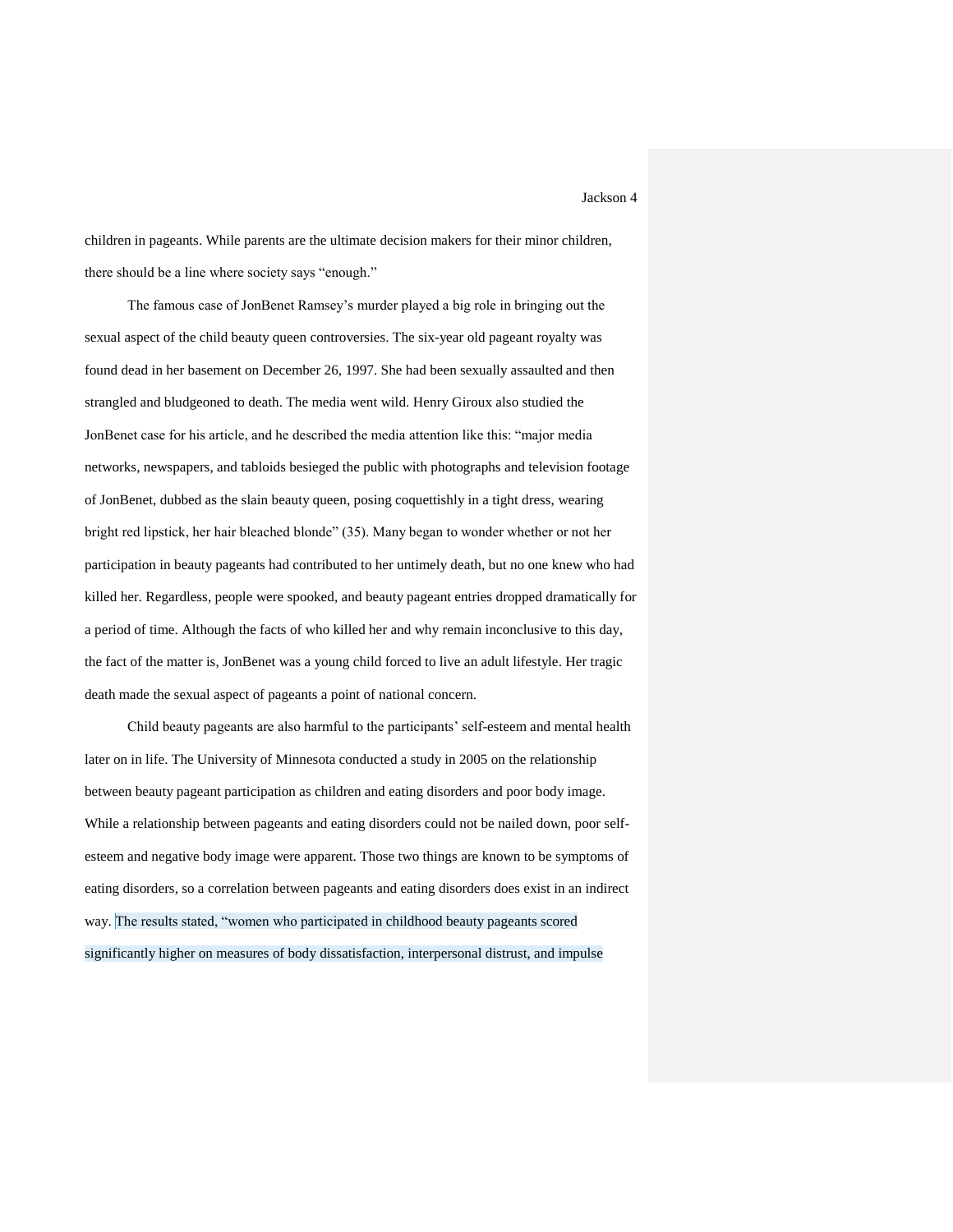dysregulation, than women who did not…" (Wonderlich 297). Essentially, the women who were mini beauty queens grew up to hate their bodies, missed out on meaningful relationships, and struggled with self-control. Pageants teach young girls that they are only beautiful when they have unnatural amounts of makeup on. It also teaches them that they need to compare themselves to other girls, and if they do not compare favorably then they have failed. It teaches them to expect perfection of themselves, but perfection does not exist in our world. Therefore, pageants are setting them up to fail in their own minds and in their future social endeavors.

With all these apparent consequences of placing children in pageants, one has to ask oneself, "*what* are their parents thinking?" Pageant parents and other advocates of child pageants argue that these pageants are way for their children to get ahead in life. They say that pageants are a great way for their children to pursue modeling careers or win money for college (Giroux 41). Reporter Lise Hilboldt-Stolley wrote an article entitled "Pretty Babies" from the viewpoint of a pageant mom. She shared the pro-pageant views of one of the pageant grandmothers with this statement, "they have good manners, high self-esteem, and they know how to act in public. You can go into a restaurant and see a table of pageant kids eating quietly, surrounded by rowdy, badly behaved kids all over the place" (3). But even with these supposed benefits, one has got to continue wondering if it is worth all the harm. It is possible to obtain these benefits from other activities or with different kinds of competitions. Young children, boys and girls, should be able to compete in activities that involve talent and educational leadership. These activities would help reap the benefits pageant parents say they see. The difference is that moving away from the make-up and adult clothing would encourage children to be children and cut down on the negative side effects of pageants as they currently exist.

**Commented [A7]:** Here, the writer presents additional grounds to support her main claim.

**Commented [A8]:** Here, the writer begins her rebuttal. She addresses the opposing views but then goes on to argue that the risks still outweigh the benefits and argues that there are other, safer ways to obtain these same benefits. Providing a thoughtful rebuttal adds to her ethos or credibility as a writer.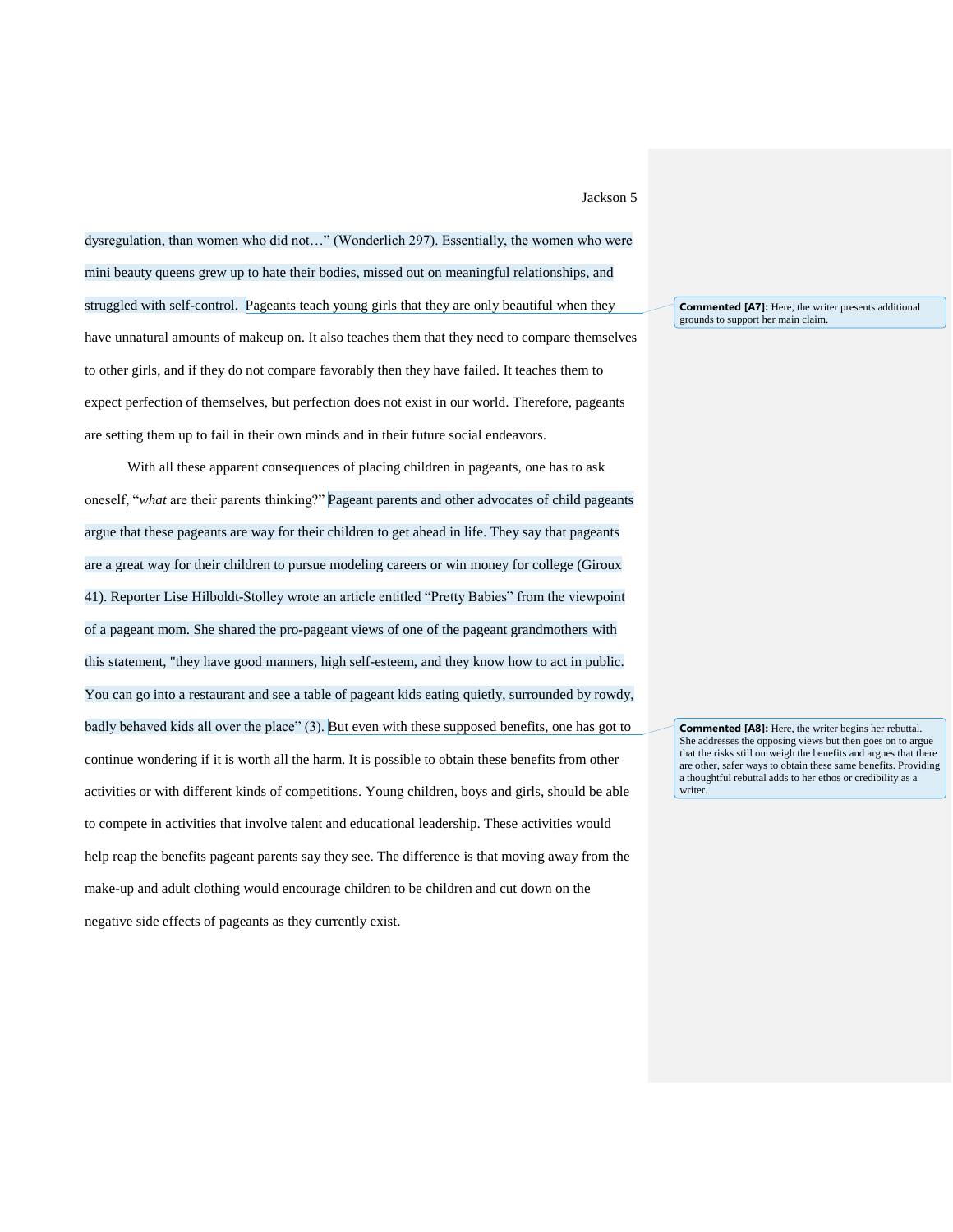In order to solve the problem of children, especially little girls, being exploited through pageants, society needs to see these pageants for what they are and make them unacceptable in their current forms. Although there are arguably some benefits to pageants, they do not outweigh the cons, and these benefits can be achieved in more constructive ways. Instead of relying on pageants to teach kids manners and poise, perhaps the parents should take responsibility for instilling those characteristics into their children without taking away their childhood. They should teach their children that hard work and a strong character will lead to success, rather teaching them to exploit their sexuality to get ahead. Though pageants probably cannot be stopped altogether, there should be mandatory regulations that forbid the ridiculous getups and seductive dancing, and if little girls still want to play dress up, they can easily do it at home like millions of little girls have done for hundreds of years.

Exploiting children cannot be justified. It is the responsibility of the adults in society to take care of the kids and protect the well being of those who cannot yet take care of themselves. Society should not be endorsing an unhealthy activity such as pageants for children. The glitz and glamour of pageant life that appeals to parents should not be worth the emotional and physical health of their offspring. Children should be taught to love and respect themselves as individuals, and *that* is what society and the media should be endorsing. It is time to call for an end to beauty pageants for children and find healthier ways for children to be competitive. **Commented [A9]:** In her conclusion, the writer brings her

audience back to her main claim, emphasizing the problems with pageants and arguing there needs to be a change.